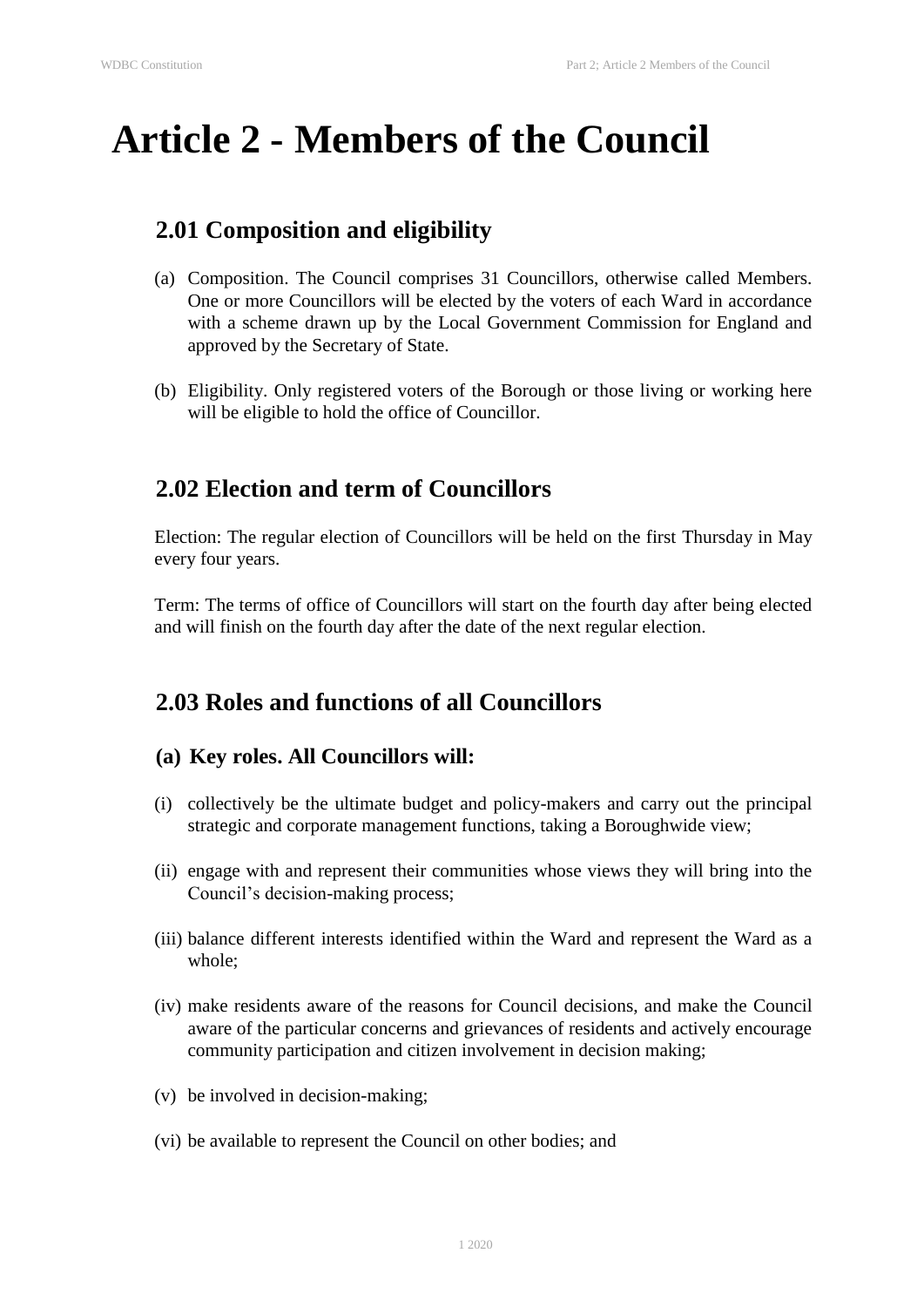(vii)maintain the highest standards of conduct and ethics, and show respect for fellow Members, staff and the community.

#### **(b) Rights and duties**

- (i) Councillors have such rights of access to such documents, information, land and buildings of the Council as are necessary for the proper discharge of their functions and in accordance with the law.
- (ii) Councillors will not make public information which is confidential or exempt without the consent of the Council or divulge information given in confidence to anyone other than a Councillor or officer entitled to know it.

For these purposes, "confidential" and "exempt" information are defined in the Access to Information Procedure Rules in Part 4 of this Constitution.

- (iii) For the purposes of their role as community representatives, councillors will be registered as data controllers under the provisions of the Data Protection Act 1998 and will conform to its requirements in respect of the handling of personal data.
- (iv) Councillors will develop and maintain a working knowledge of the authority's services and policies and take advantage of appropriate training and personal development opportunities to enable them to fulfil their role.

## **2.04 Conduct**

Councillors will at all times observe the Members' Code of Conduct and the Protocol on Member/Officer Relations set out in Part 5 of this Constitution.

Councillors will register, and keep up to date, their disclosable pecuniary and personal interests in the Register of Interests kept by the Monitoring Officer in accordance with the Code of Conduct set out in Part 5 of this Constitution

The Register is available for public inspection at the Council's offices and on the Council's website.

## **2.05 Allowances**

Councillors will be entitled to receive allowances in accordance with the Members' Allowances Scheme set out in Part 6 of this Constitution.